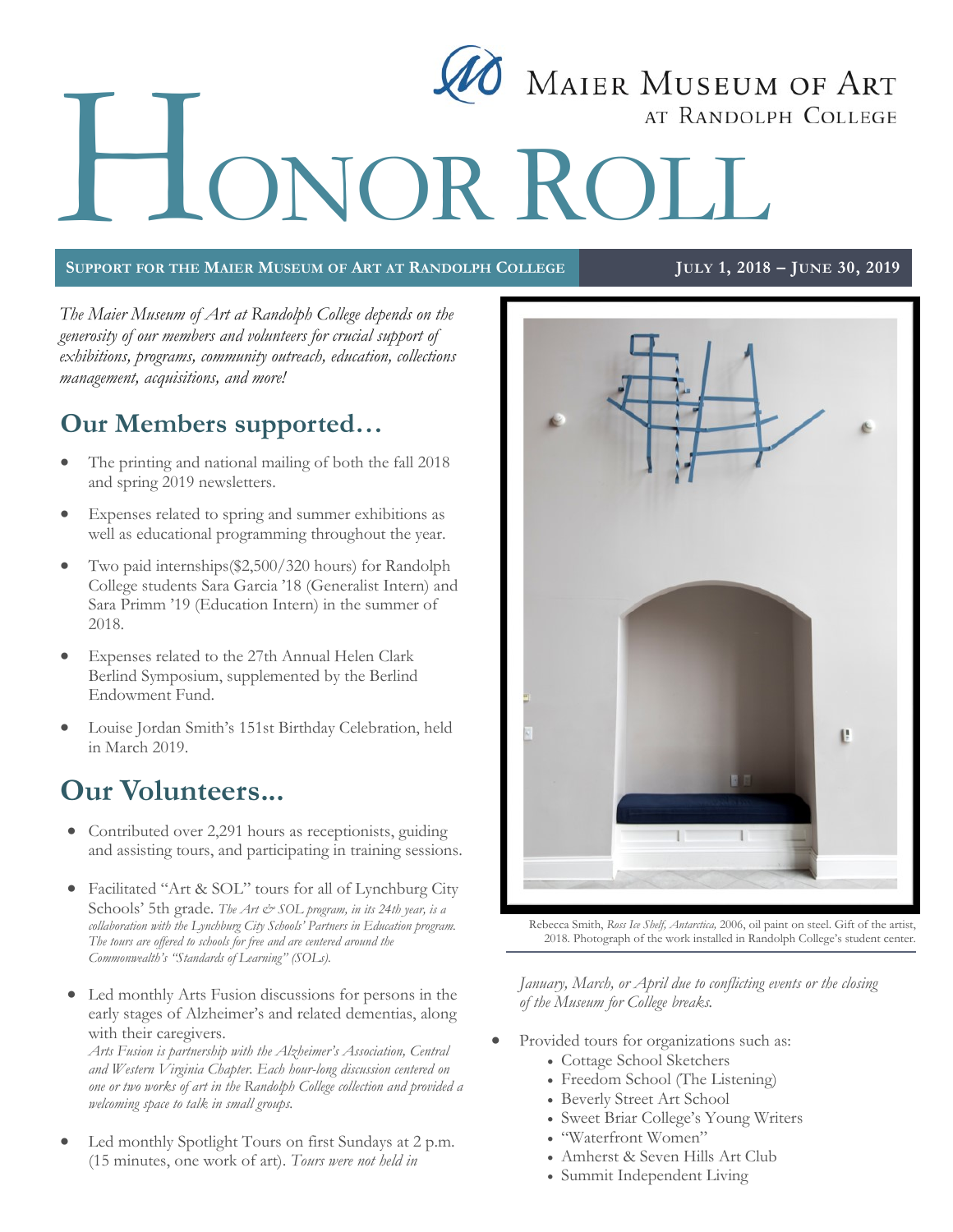## **MEMBERSHIP GIFTS**

#### **Those listed below made a contribution to join or renew their membership between July 1, 2018 and June 30, 2019.**

## **Honorary**

Mr. Millard O. Anderson, Jr. Mr. Richard V. Anderson Ms. Julie A. Brennan '79 Mr. and Mrs. Edward E. Elson Mrs. Mary Gray Shockey '69 Honorable Paul Whitehead, Jr.

## **Maier Circle (\$5,000)**

Mr. Bruce C. Gottwald, Sr. and Mrs. Nancy Hays Gottwald '55 Mrs. Sara Maier Rowe '67

### **Benefactor (\$2,500)**

Mr. and Mrs. Dave Keebler

## **Mary Frances Williams Society (\$1,000)**

Colonel Lisa Anderson-Lloyd, Ret. Mrs. Katharine Stark Caldwell '74 Dr. Julie Johnson McGowan '69 Ms. Allison G. Muller '71 and Mr. Carl F. Muller Mrs. Dana Davidson Redmond '60 Ms. Nancy Forsyth Sykes '98 Mrs. Alison Keller Townsend '75

## **Sponsor (\$500)**

Mr. Byrd M. Ball and Mrs. Alice Hilseweck Ball '61 Mr. L. Gordon Croft and Mrs. Jane Aurell Croft '61 Ms. Amanda C. Fox '67 Ms. Ellen Gross Mr. George Joyner Dr. Geraldine Kiefer Mr. John A. Watts, Jr. and Mrs. Randall Johnson Watts '77

## **Patron (\$250)**

Dr. Walter B. Beverly and Mrs. Joanna Beverly '77 Mr. Paul K. Brock and Mrs. Nina Earle Brock '61 Mrs. Pinky Blundell Carlton '63 Mr. and Mrs. D. Bruce Christian Dr. Jolley Bruce Christman '69 Mr. and Mrs. Mark Coward Mrs. Margaret Corlett Dillard '48 Miss Patricia Dunbar '72 Mr. Donald M. Giles and Mrs. Frances Jones Giles '65

Ms. Cathy Havener Greer '73 Ms. Doni Guggenheimer

Ms. Jeanie Jung '55 Ms. Mackie Snyder Kudravetz '69 Ms. Karen S. Majewski Mrs. Agnes Fitts Marshall '64 and Mr. Robert M. Auman Ms. Johanne C. Pryor '61 Mr. Mort Sajadian Mr. William A. Stuart, II Ms. Anne W. Tucker '67 and Mr. Robert Morris Mrs. Genie Nisbet White '52

## **Friend (\$100)**

Ms. Lynda Gerrity Ames Mr. William T. Barnett and Mrs. Ruth Farmer Barnett '53 Mr. James L. Baumoel and Mrs. June Bivens Baumoel '77 Ms. Colleen Bevan Mrs. Lucille B. Cable Mr. and Mrs. C. Lynch Christian, III Mrs. Nancy B. Cooper '67 Honorable Jesse C. Crumbley, III and Mrs. Laura Crumbley '72 Mrs. Kathy Cudlin Ms. Irene Devine Ms. Christine Euhus Dr. Ann M. Fabirkiewicz and Mr. Steve Fabirkiewicz Mrs. Henriette O. Galan '92 Mr. and Mrs. Robert H. Garbee Dr. & Mrs. Carl Girelli Ms. Carol J. Haley '70 Mrs. Cheryl F. Hawkins Mrs. Betty Jo Fite Hays '59 Mrs. Elizabeth C. Hooss '87 Ms. Heidi Fauth James Mrs. Elizabeth S. Jones Ms. Milyn Jordan '78 Mrs. Aileen W. Kelly '57 Ms. Elizabeth P.J. Kent Mrs. Solveig Kjeseth Ms. Rhiannon G. E. Knol '11 Mr. Rodney A. Lambert and Ms. Sheri Coombs Lambert '94 Mrs. Anne Martin Langley Mrs. Howard P. Lawrence '40 Ms. Elizabeth Baer Lewis Mrs. Gilson H. Lincoln Ms. Tappy Lynn Ms. Cynthia Mabery Dr. & Ms. W. Nicholas Marianos Ms. Farah M. Marks Mrs. Susie Saunders McClatchey '52 Ms. Margaret Metzinger Dr. Susan Molumphy Ms. Gail Johnson Morrison '72

Mr. and Mrs. James R. Muehlemann Mrs. C. Joe Mullen Mr. David Neumeyer Mrs. William E. Painter Ms. Janice Puckett and Dr. Reginald Puckett Dr. Cary Roberts and Mr. Robert Roberts Mr. Bradley M. Rowe Mr. James J. Sakolosky and Mrs. Dixie Sakolosky '68 Mrs. Helene P. Schewel '47 Mr. Marc A. Schewel Mr. and Mrs. Daniel K. Schreffler Mr. Patrick J. Sheehan and Mrs. Sarah Rouse Sheehan '71 Mr. and Mrs. Ben Smith Ms. Georgia H. Thistle Mrs. Susan T. Timmons Mrs. Susan A. Travis '63 Mrs. Ann van de Graaf '74 Ms. Paula J. Wallace Mrs. Barbara Stanley Welsh '52 Mr. Andrew Wilds Mr. Steve Willis Ms. Amy Wilmer Dr. Caroline Wilson

## **Family/Household (\$65)**

Mr. and Mrs. Jesse J. Zellner

Ms. Judy Waterworth Arthur Mrs. Melinda Arthur Mrs. Lisa L. Broughman '94 Mrs. Catharine Smith Carty '75 Mr. Peter Dean and Mrs. Sally A. Dean '70 Mr. Bert Fisher Ms. Kathleen A. Fort '10 Mr. and Mrs. Peter A. H. Gibbs Dr. Carla W. Heath Mr. and Mrs. Bruce James The Reverend and Mrs. C. Lloyd Lipscomb Mrs. Martha O. Lisle '55 Dr. & Mrs. Dan M. Raessler Mr. Elias Richards, III and Mrs. Ann Richards '58 Ms. Elizabeth T. Rieben Ms. Deanna Gasteiger Schwartz '99 Ms. Melanie Hope Snell Dr. Susan T. Stevens Mr. John Walker and Ms. Michaela Mohammadi

## **Individual (\$40)**

Mr. Budd Adams Ms. C. Keith Alford '65 Ms. Terry Arnold Mr. Larry Bassett Mrs. Jane Sawyer Bersch '57 Mrs. Marjorie M. Brague '67 Ms. Carol W. Campbell Dr. Andrea Campbell Mrs. Muriel Zimmerman Casey '53 Mr. Theodore J. Craddock and Mrs. Sara Craddock '69 Ms. Caroline S. Crow Ms. Shirley A. Cunningham Ms. Constance Dahlberg Ms. Veronica DeLuze The Honorable James F. Farmer and Mrs. Marion Love Farmer '61 Ms. Kristin Jo Freed Ms. Ellen Gilliam Mr. Edward S. Graves and Mrs. Kathleen M. Graves '80 Mr. James M. Habel, III and Mrs. Becky Rawls Habel '73 Mrs. Betty Jo Harper '50 Ms. Heide L. Hayek Dr. Charles H. Henderson and Mrs. Mary Alice Michelson Henderson '61 Mrs. Jan Mitchell Higgins Ms. Lynell Hilt Ms. Joann Hoag Ms. Elizabeth Garnett Hoskins '54 Ms. Molly Roper Jenkins '96 Ms. Martha Kjeseth-Johnson Mrs. Kaye Lipscomb Ms. Sharyn D. Marks '70 Mrs. Lucy Foard McCarl '52 Ms. Mary Ruth Mizener Ms. Diane W. Morgan Dr. Maria Nathan Mrs. Louise C. Newton Mrs. Martha Packett Mr. Martin Pankove Mrs. Anne-Riely Popper '77 Dr. Barbara H. Redd '61 Mr. Lombard D. Rice and Mrs. Malinda Adams Rice '54 Ms. Jennifer A. Richie '94 Mr. Thomas W. Sale, III Mrs. Virginia H. Schmidt '88 Mrs. Danni L. Schreffler and Mr. Rory Lee-Washington Dr. Gerard F. Sherayko Ms. Robyn Smith '87 Ms. Ann W. Smith Ms. Margaret Stanton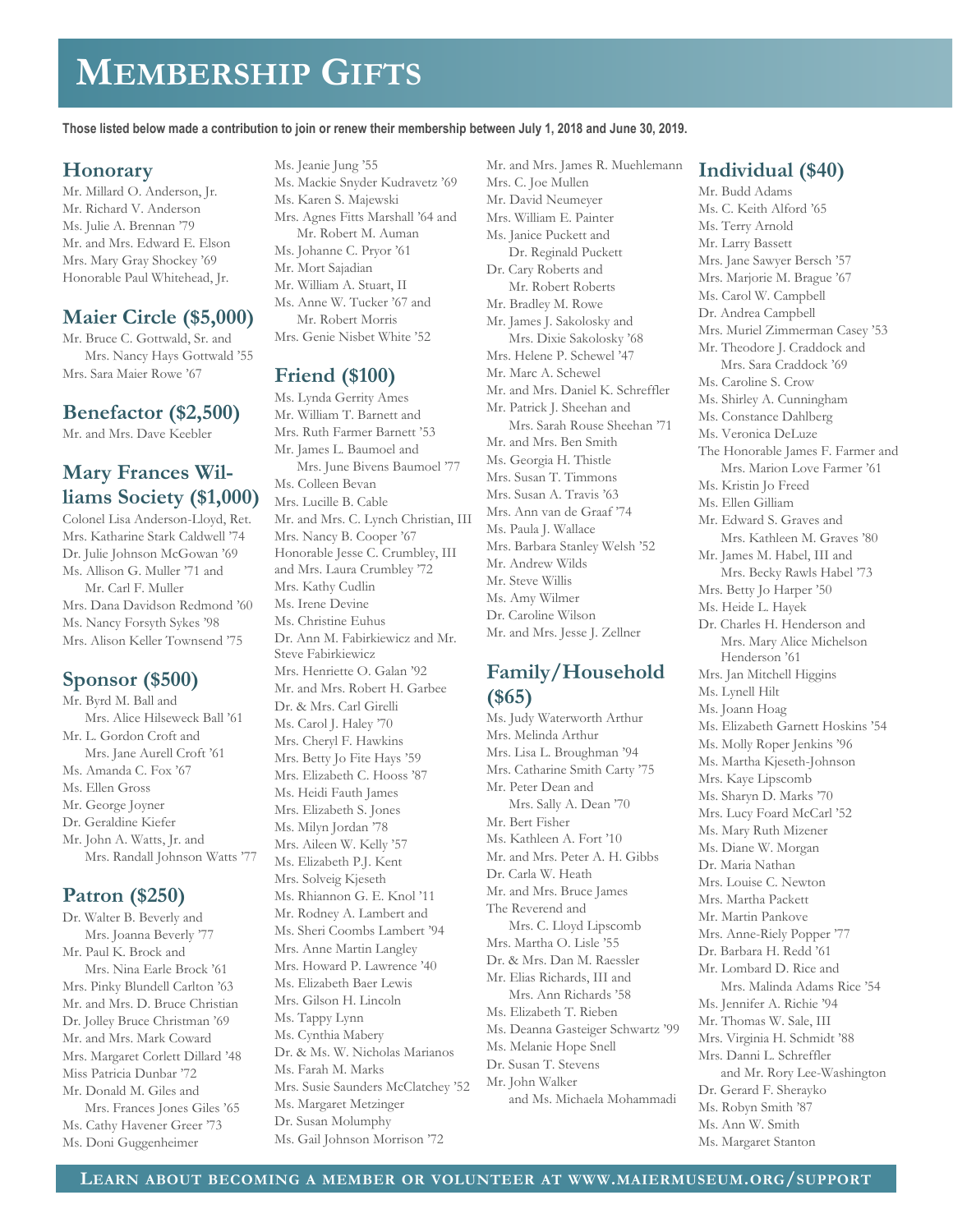## **Individual (\$40)** *continued*

Mrs. Elizabeth Hooper Stauffer '67 Ms. Alice Sullivan Ms. Susan Talbot-Elliott Mr. Terrence K. Thompson and Catherine Baker Thompson '71 Mrs. Flo Traywick '78 Ms. Sally Warren Wallman '77 Mr. John G. Webb Mrs. Phebe W. Wescott Ms. Melinda Wheeler

#### Ms. Jane Meredith Wolf '61

**GIFTS**



A Randolph College student examines a work included in the 107th Annual Exhibition, *Zeitgeist: The Art Scene of Teenage Basquiat*.

## **\$25,000-\$50,000**

Mary Gray Shockey '69 *in support of ...*

> *the spring 2018 exhibition,*  Atmospheric Conditions: Gathered and Unsettled

*the 107th Annual Exhibition,* Zeitgeist:: The Art Scene of Teenage Basquiat

*The spring 2019 exhibition,* One Place, Two Views: John Walker and Kayla Mohammadi

### **\$15,000 - 24,999**

Anonymous Donor *in support of upgrades to the Museum's projector and related audio/visual equipment, as well as new, padded folding chairs*

**\$1,000 - \$1,999**

Mary E. Anderson Trust *(Estate of Mary Boettcher Anderson '43)*

Exxon Mobil Foundation *in honor of Maier volunteer, Colleen Bevan to support education* 

Karen K. Painter *in support of the docent program and/or expenses related to the Virginia Docent Exchange*

## **\$200 - \$299**

Karen Majewski *in support of the preservation or purchase of artwork*

Jean M. Jung Margaret D. Redmond

### **\$50 - \$99**

Susie B. McClatchey

### **Up to \$49**

Betty A. Fowler David F. Howell Molly J. Jenkins Elizabeth J. Lipscomb Sharyn D. Marks Therese M. Namenek Thomas W. Sale George Siekkinen

## **Donation Box**

\$960 in Anonymous Donations

## **IN-KIND GIFTS OF ARTWORK**

#### **Rebecca Smith**

Rebecca Smith, *Ross Ice Shelf, Antarctica,*  2006, steel; oil paint.

#### **Patricia M. Poff** *on behalf of Heritage United Methodist Church*

Sallie Lee Mahood, *Portrait of Christopher Valentine Winfree*, n.d., oil on canvas.

#### **Anne Wilkes Tucker '67,** *in honor of Professor Lesley Shipley*

Alfred Stieglitz, *Camera Work: A Photographic Quarterly, Number XLVIII*, 1916, photogravure on paper.

#### **Hal Craddock**

"RPM", *Untitled (Front Campus in Snow)*, n.d., oil on canvas.

#### **Kayla Mohammadi** *in honor of Mary Gray Shockey '69*

Kayla Mohammadi, *Heat of the Day*, 2018, oil and acrylic on panel.

Kayla Mohammadi, *Heat of the Day*, 2018, oil and acrylic on panel. Gift of the artist in honor of Mary Gray Shockey '69, 2019.